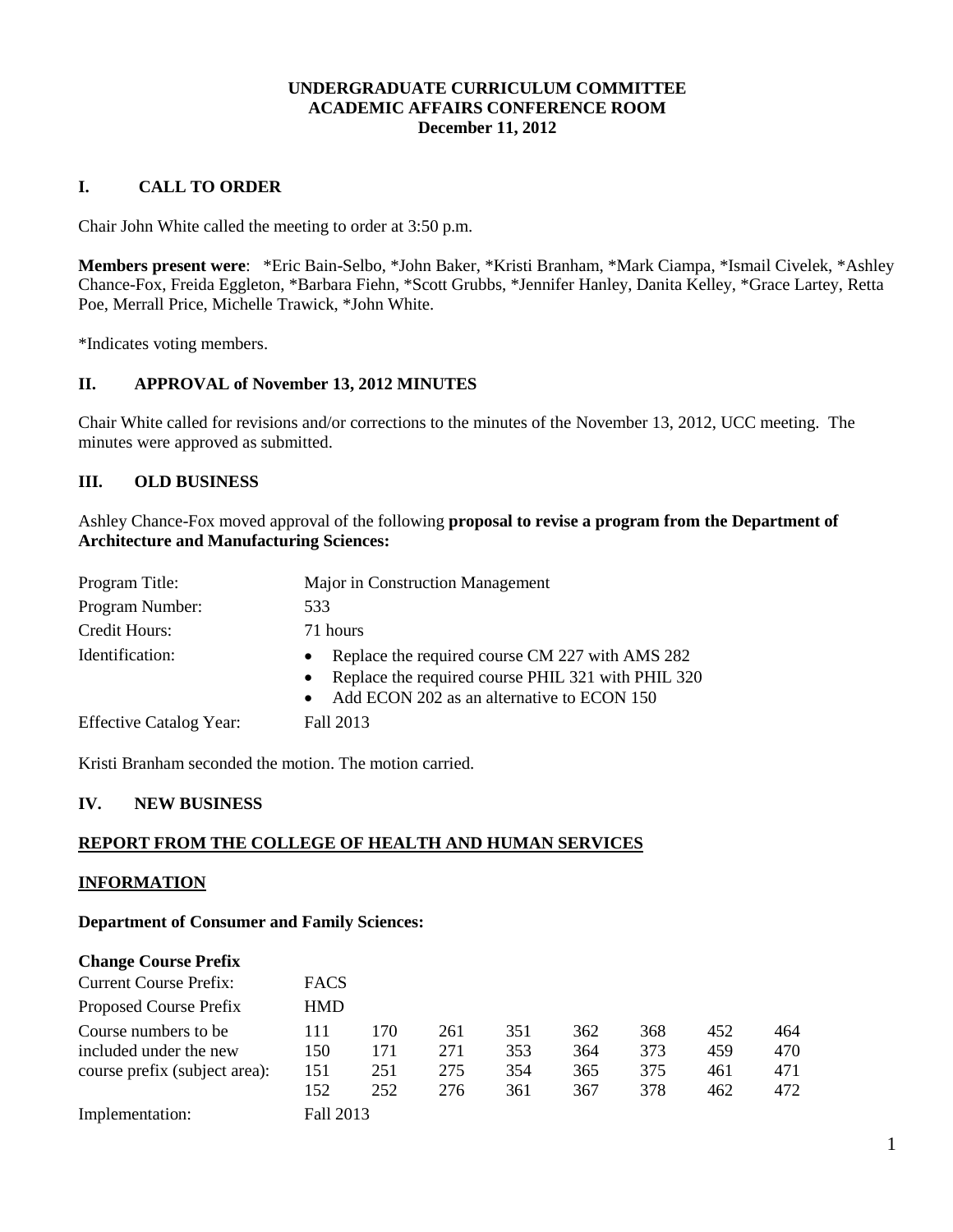## **Department of Communication Disorders:**

| CD                                     |
|----------------------------------------|
| <b>ASL</b>                             |
| 101 American Sign Language I           |
| 102 American Sign Language II          |
| 201 American Sign Language III         |
| 301 American Sign Language IV          |
| 401 Fingerspelling                     |
| 403 Deaf Culture and History           |
| 303 International Deaf Studies         |
| 306 American Sign Language Classifiers |
| 309 Specialized Vocabulary             |
| 402 Professional Ethics and Issues     |
| Fall 2013                              |
|                                        |

### **ACTION AGENDA**

Mark Ciampa moved approval of the following **proposal to create a new course from the Department of Allied Health:**

| Course Title:                    | HIM 422 Clinical Evaluation and Outcomes                                                                                                                                                                              |
|----------------------------------|-----------------------------------------------------------------------------------------------------------------------------------------------------------------------------------------------------------------------|
| Credit Hours:                    | 3.0                                                                                                                                                                                                                   |
| <b>Abbreviated Course Title:</b> | Clinical Eval and Outcomes                                                                                                                                                                                            |
| Prerequisites:                   | PH 383, HIM 221 or equivalent or permission of instructor.                                                                                                                                                            |
| <b>Course Catalog Listing:</b>   | Advanced course in applying measurements, evaluations, and reports to<br>processes, structures, and outcomes in improving the efficiency and<br>effectiveness of health information management and clinical services. |
| Implementation:                  | Fall 2013                                                                                                                                                                                                             |

Grace Lartey seconded the motion. The motion carried.

Ashley Chance-Fox moved approval of the following **proposal to revise a program from the Department of Allied Health:**

| Program Title:                 | <b>Health Information Management</b>                                                                                                                                                                                                                                                                                                                                                                                                                         |  |
|--------------------------------|--------------------------------------------------------------------------------------------------------------------------------------------------------------------------------------------------------------------------------------------------------------------------------------------------------------------------------------------------------------------------------------------------------------------------------------------------------------|--|
| Program Number:                | 529                                                                                                                                                                                                                                                                                                                                                                                                                                                          |  |
| Identification:                | Delete CIS 320 Personal Information Technology (3 credit hours)<br>$\bullet$<br>Delete CIT 370 Telecommunications I (3 credit hours)<br>$\bullet$<br>Add HIM 422 Clinical Quality Assessment & Performance<br>$\bullet$<br>Improvement (3 credit hours)<br>• Add HIM 450 Application $&$ Analysis of HIM Theory (3 credit<br>hours)<br>Add HIM 351 ICD-10 Coding (1 credit hour)<br>$\bullet$<br>Increase required hours in major from 53 to 54<br>$\bullet$ |  |
| <b>Effective Catalog Year:</b> | Fall 2013                                                                                                                                                                                                                                                                                                                                                                                                                                                    |  |

Grace Lartey seconded the motion. The motion carried.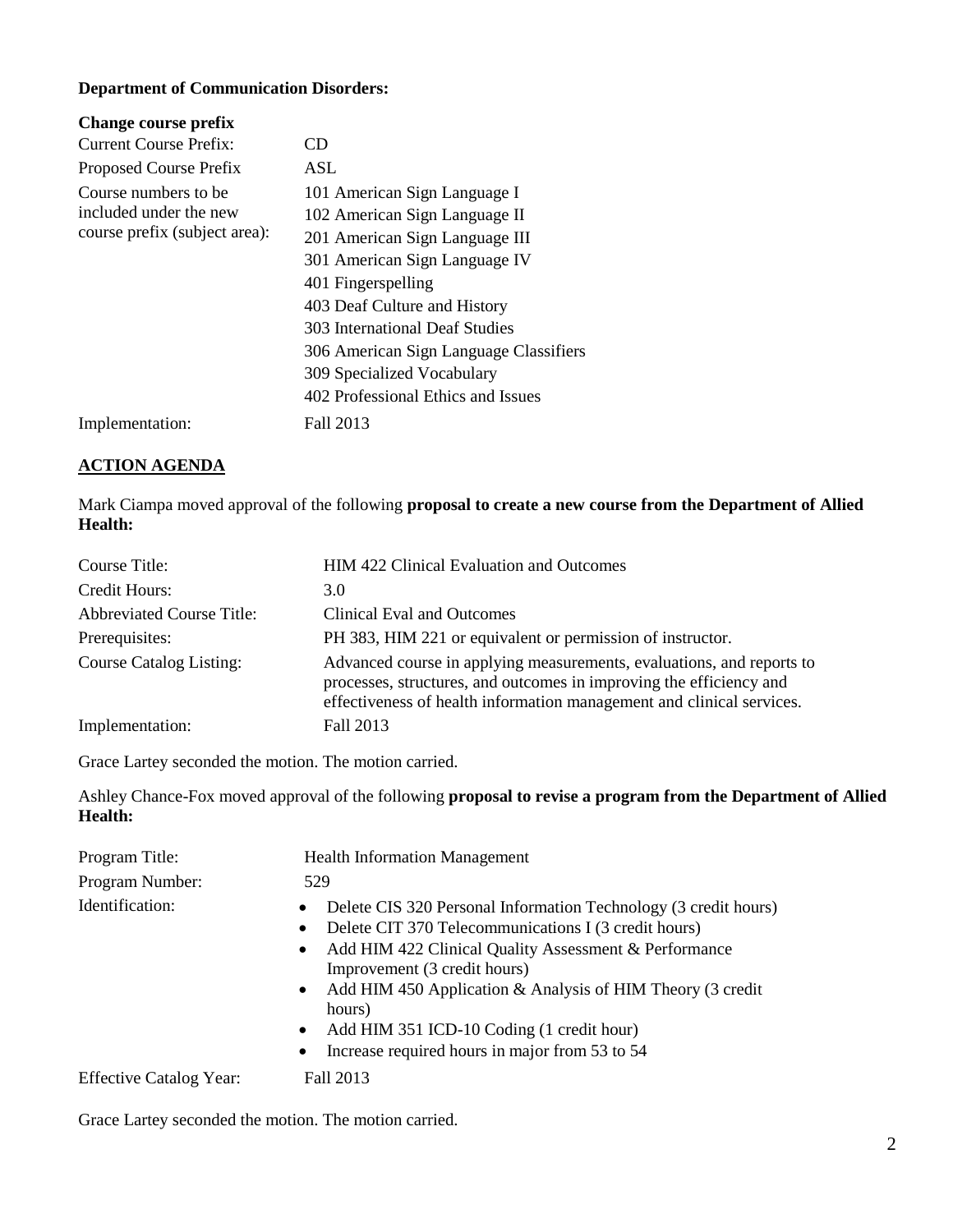# **REPORT FROM THE UNIVERSITY COLLEGE**

## **INFORMATION**

### **Department of Professional Studies:**

#### **Create a temporary course**

| Course Title:   | PLS 200C Legal Ethics                     |
|-----------------|-------------------------------------------|
| Credit Hours:   | 3.0                                       |
| Implementation: | Spring 2013                               |
| Course Title:   | <b>PLS 360C Debtor/Creditor Relations</b> |
| Credit Hours:   | 3.0                                       |
| Implementation: | Spring 2013                               |

### **ACTION AGENDA**

John Baker moved approval of the following **proposal to revise a program from the Department of Systems Management:**

| Program Title:                 | <b>Systems Management</b>                 |
|--------------------------------|-------------------------------------------|
| Program Number:                | 729                                       |
| Identification:                | Add a concentration: Agricultural Systems |
| <b>Effective Catalog Year:</b> | Fall 2013                                 |

Kristi Branham seconded the motion. The motion carried.

### **REPORT FROM THE POTTER COLLEGE OF ARTS AND LETTERS**

### **INFORMATION**

### **Department of Modern Languages:**

#### **Create a temporary course**

| Course Title:   | RUSS 202 Intermediate Russian II         |
|-----------------|------------------------------------------|
| Credit Hours:   | 3.0                                      |
| Implementation: | Spring 2012                              |
| Course Title:   | SPAN 380 Topics in Latin American Cinema |
| Credit Hours:   | 3.0                                      |
| Implementation: | Spring 2013                              |

*Chair White tabled the items on the Potter College Consent and Action agendas definitely to the next meeting.*